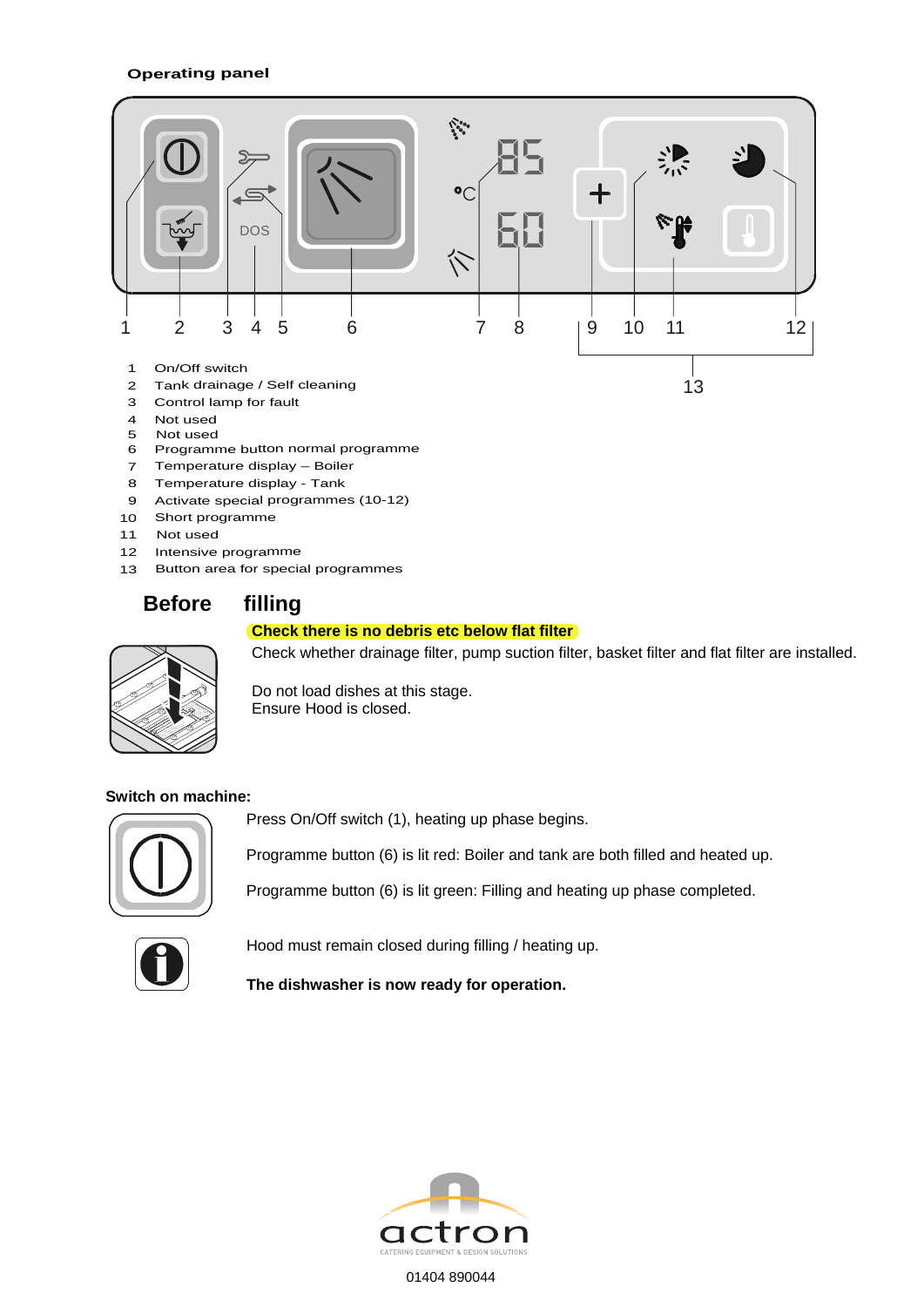# **Washing**

Pre-clean dishes (if necessary pre-wash with spraying nozzle), place in wash rack:



Upper surface of plate or tray facing forward.



Cups and glasses, facing down.



Insert cutlery in one layer only.



Close hood.



Select wash programme: Press programme button (6), wash programme starts. Programme button (6) is lit blue.

Programme button (6) is flashing green: Wash programme completed



Open hood & remove rack.



After the first wash cycle, each further wash cycle is triggered by closing the hood.

• Periodically check basket filter for blockages and clean if necessary. The basket filter can be removed without having to drain the tank first. Make sure nothing drops into tank when removing basket.

- Check tank water for soiling. If necessary, drain and re-fill machine.
- **Wash pause**

Before closing the hood, press function button in order to cancel automatic hood start.



Close hood.



01404 890044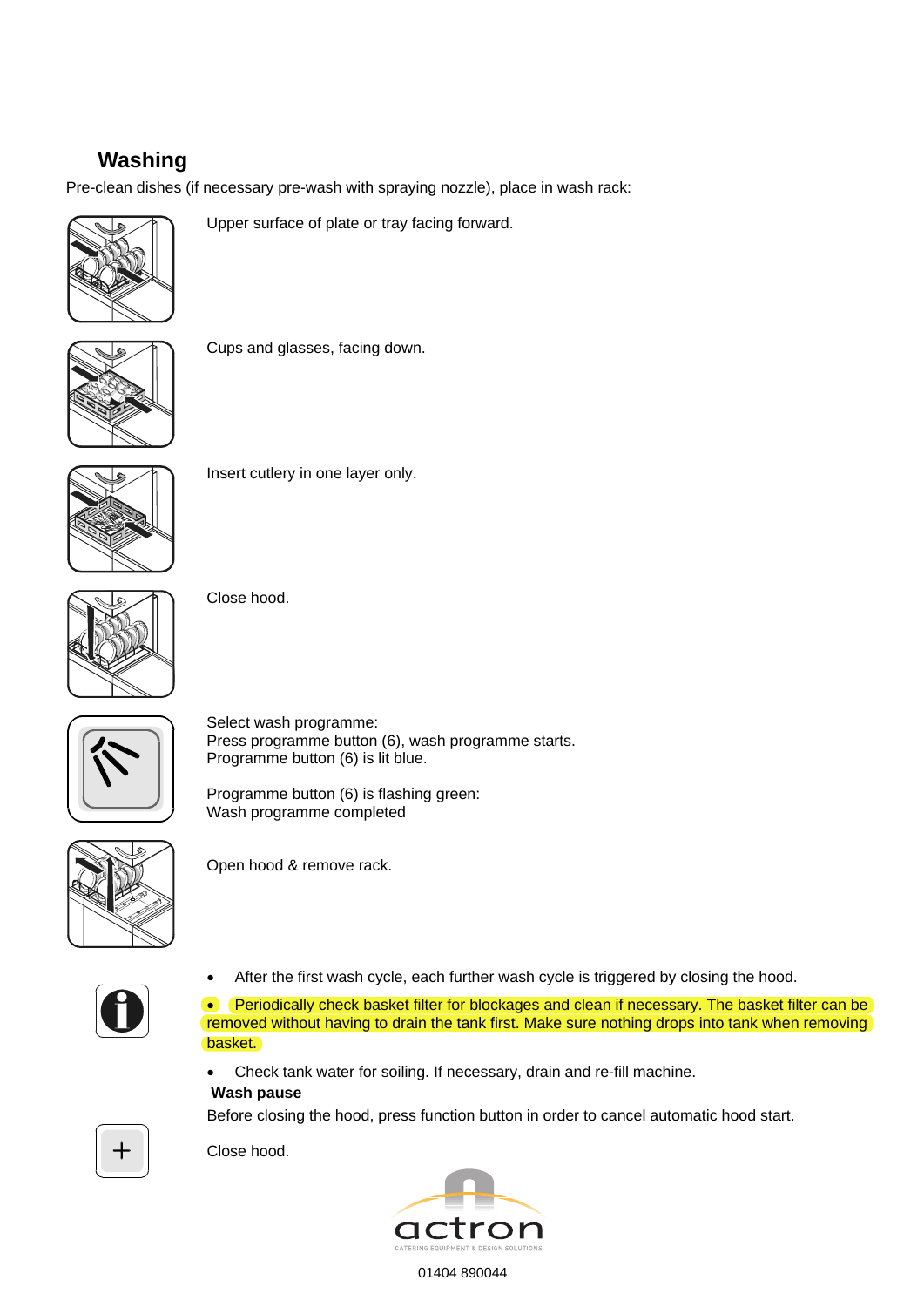## **Changing from normal programme to special programmes**



Press function button.



Close hood.

The button area with the special programmes is activated.

The temperatures are also shown now.



**Short programme or intensive programme** 

Depending on the level of soiling on the wash items, select one of the two special programmes:



**Short programme**

or



#### **Intensive programme**



Example: Operating panel display during wash cycle with **short programme** selected.



Operating panel at end of programme



Button  $\|\hat{\mathbf{v}}\|$  is lit green.



Open hood or wait for automatic hood opening (OPTION). Remove dish rack.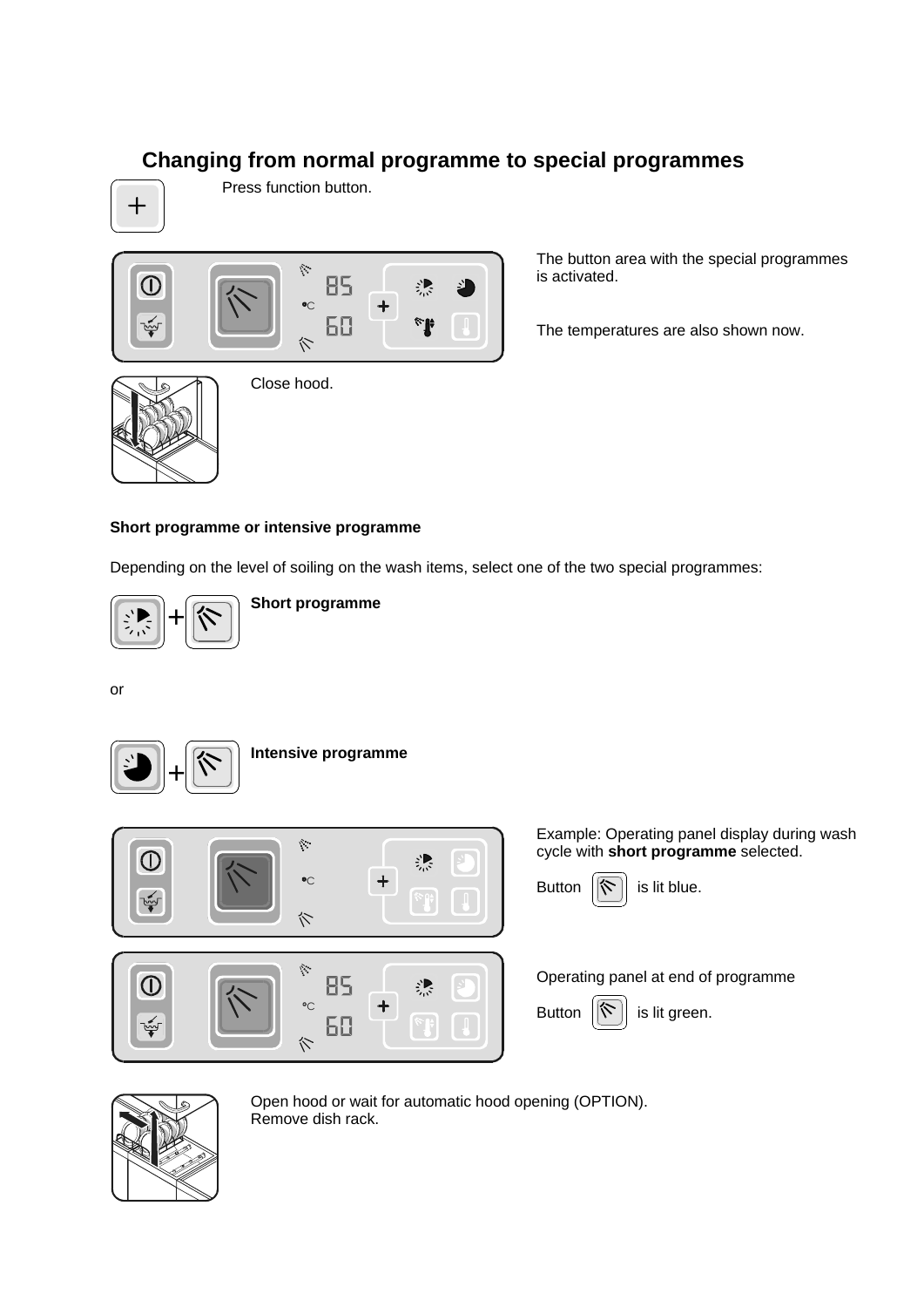# **Changing the programme setting**

Changing the programme setting for the special programmes and for the normal programme can be carried out with the hood open or closed (if the automatic hood start is inactive).

### **Changing between the special programmes**



Select desired programme (press button). The previously selected programme is thus cancelled.



Close hood.

Press programme button.

#### **Changing from special programme to normal programme**



Press function button.

The button area with the special programmes is no longer lit.



Close hood.



Press programme button. Normal programme starts.

### **Cancelling the programme selection**



Press function button.

Close hood.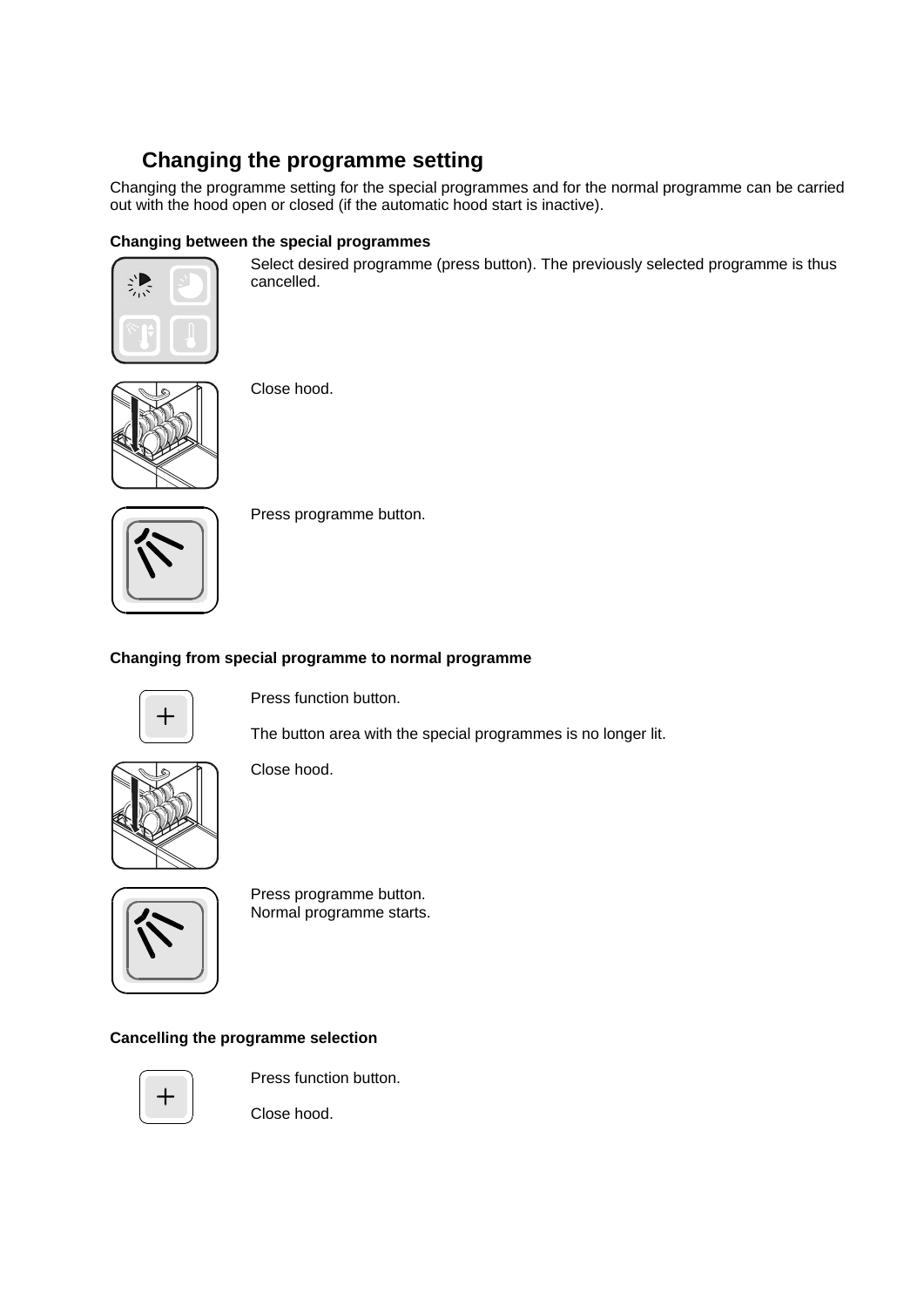## **Shut down procedure**

### **Empty tank; self-cleaning program**

With the self-cleaning programme, the interior of the dishwasher is cleaned. The dirty wash water is pumped off. The dishwasher switches off automatically after the self-cleaning programme has finished.



Close hood. Do not remove filter basket & tray at this stage.

Press down the function key (2) and hold it down for three seconds to start the selfcleaning program. The function key will flash.

Now the tank water will circulate for a while before it is pumped out. Then the interior of the machine will be rinsed out with fresh, hot water, which will also be pumped out afterward. When the self-cleaning programme is finished, the machine will switch off automatically. The operating panel will no longer be lit.



Open hood.



Remove and clean basket filter.



Remove and clean flat filter.



Remove and clean drainage filter.



Insert the parts removed again after cleaning.



Leave hood open. This helps the interior dry out. This is important to prevent rust, even on stainless steel.

• Clean the outer walls of the dishwasher with cleaning products for high grade stainless steel. We recommend Winterhalter Gastronom high grade stainless steel cleaner and Winterhalter high grade stainless steel protection.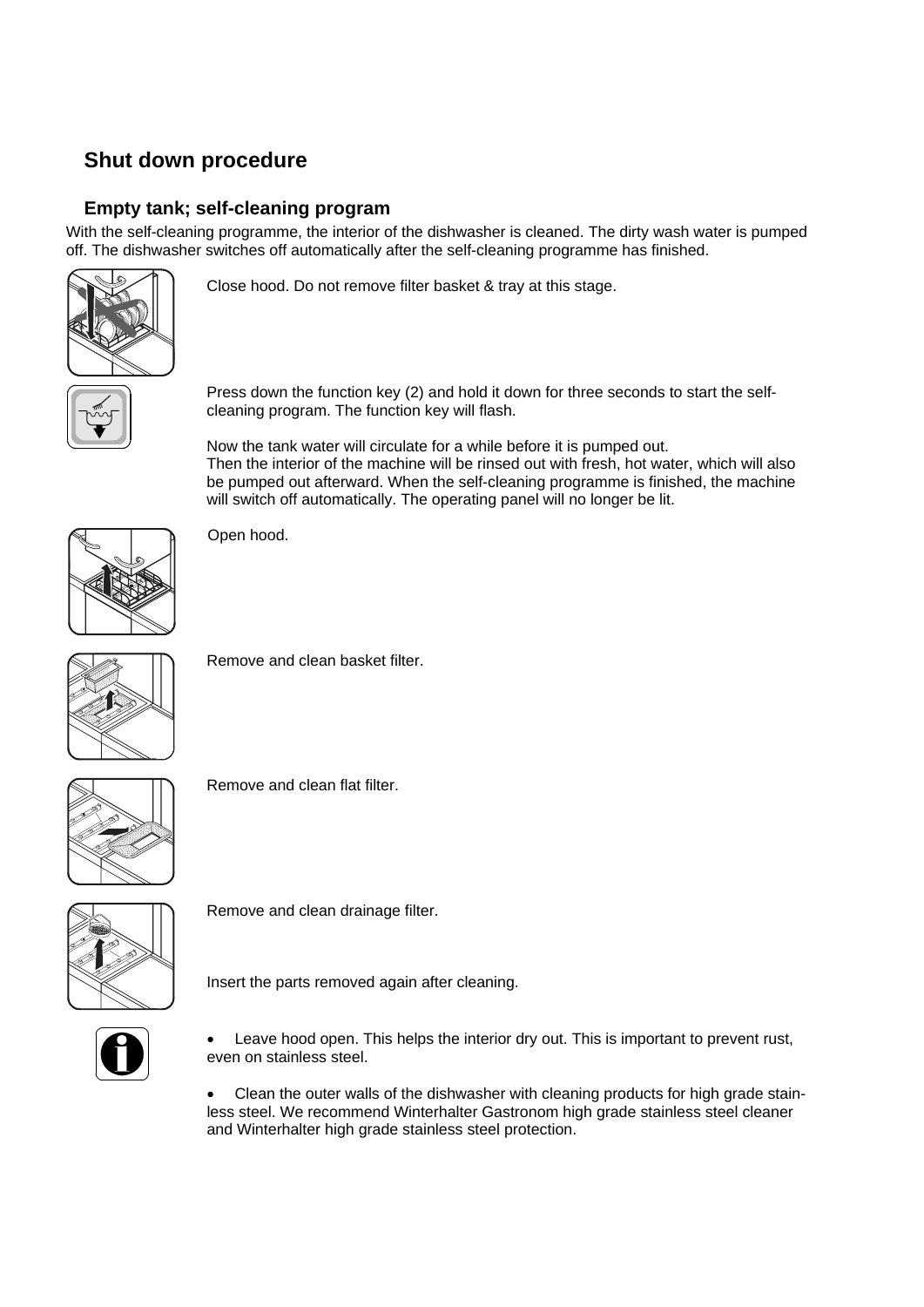## **Maintenance and care**

To keep the machine functional for a long time, it should be cared for at regular intervals. In addition, we recommend have Winterhalter customer service overhaul the machine twice each year.



Do not spray the machine with a high-pressure or steam jet cleaning unit.

### **Every day after washing**



Open hood.



Remove and clean basket filter.



Remove and clean flat filter.



Fold up or remove rack carrier. Remove wash arms and check jets for blockages, clean if necessary.



Remove drainage and pump suction filter, check for blockages and clean if necessary.

Use a brush to clean off any deposits which may have formed in the interior of the machine. When cleaning, make sure that not foreign bodies which could rust remain in the interior of the machine. These could cause the interior to rust. These foreign bodies could come from rinsing things not made of stainless steel, from cleaning aids, damaged wire racks or supply lines which are not rustproof.

Insert filters and wash arms again.



Clean the outer walls of the dishwasher with special cleaning products for high grade stainless steel. We recommend Winterhalter Gastronom high grade stainless steel cleaner and Winterhalter high grade stainless steel protection.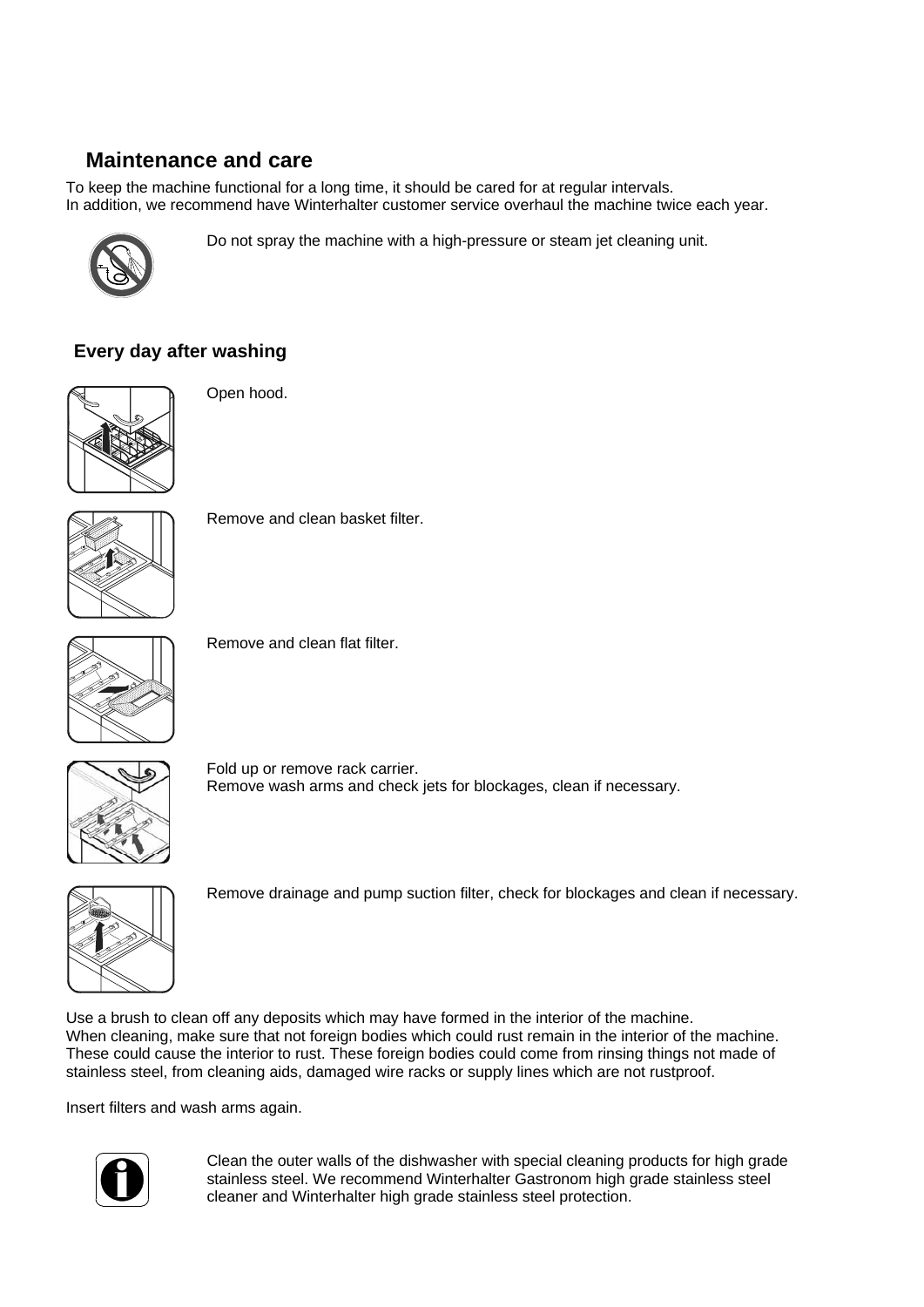## **Malfunctions**

### **Malfunctions you can remedy yourself**

You can remedy minor malfunctions yourself. See the following table. If you cannot remedy the fault, please get in touch with the responsible Winterhalter customer service.

> Do not switch the machine back on until the cause of the fault has been remedied. Switch off the main switch on your premises. Only then is the machine no longer live.

| <b>Display</b>                         | <b>Cause</b>                                                                                                                                                                                                                                                                       | <b>Remedy</b>                                                                                                                                                                                                                                                                                                                                                                                                                                                                                                                             |
|----------------------------------------|------------------------------------------------------------------------------------------------------------------------------------------------------------------------------------------------------------------------------------------------------------------------------------|-------------------------------------------------------------------------------------------------------------------------------------------------------------------------------------------------------------------------------------------------------------------------------------------------------------------------------------------------------------------------------------------------------------------------------------------------------------------------------------------------------------------------------------------|
| The washer<br>cannot be<br>switched on | The mains disconnecting device (mains<br>switch) provided by the customer is not<br>switched on.                                                                                                                                                                                   | Switch on the mains disconnecting device<br>(mains switch) provided by the customer.                                                                                                                                                                                                                                                                                                                                                                                                                                                      |
|                                        | Customer's fuses blown                                                                                                                                                                                                                                                             | Replace the customer's fuses                                                                                                                                                                                                                                                                                                                                                                                                                                                                                                              |
| Wash<br>programme does<br>not start    | Hood is not completely closed                                                                                                                                                                                                                                                      | Close hood completely. Press hood down onto<br>hood catch                                                                                                                                                                                                                                                                                                                                                                                                                                                                                 |
| Dishes are not<br>clean                | Too low dosage of detergent or deter-<br>gent container empty                                                                                                                                                                                                                      | Fill up detergent container or add detergent<br>powder                                                                                                                                                                                                                                                                                                                                                                                                                                                                                    |
|                                        | Basket filter and/or flat filter blocked                                                                                                                                                                                                                                           | Clean basket filter and flat filter                                                                                                                                                                                                                                                                                                                                                                                                                                                                                                       |
|                                        | Wash jets in the wash arms blocked                                                                                                                                                                                                                                                 | Clean wash jets                                                                                                                                                                                                                                                                                                                                                                                                                                                                                                                           |
|                                        | Functional fault in the water treatment                                                                                                                                                                                                                                            | Call Winterhalter service engineer                                                                                                                                                                                                                                                                                                                                                                                                                                                                                                        |
| Display shows:                         | Water stop valve closed<br>Malfunction                                                                                                                                                                                                                                             | Switch off machine (press on-off switch). Then<br>Err will appear on the control panel accompa-<br>nied by a fault code. Always note code & report.<br>If error code 20 is shown, close the water shut-<br>off valve and notify Winterhalter customer ser-<br>vice.<br>If other error codes are displayed, check<br>whether the water shut-off valve is opened.<br>Then switch on the machine again.<br>If the fault message appears again, note the<br>fault code and get in touch with the appropriate<br>Winterhalter customer service |
| Key flashes blue                       | If the cutlery has not been properly<br>cleared away beforehand, so much dirt<br>may have collected on the flat filter and<br>in the filter cassette that the rinsing<br>program can no longer run properly.<br>The washing pump switches off and the<br>program key flashes blue. | Switch off machine, the program key will<br>$\bullet$<br>continue to flash.<br>Take out filters, clean and replace them.<br>After two minutes, the flashing will stop.<br>Switch the machine back on and con-<br>tinue to run it.<br>Clear away the cutlery more carefully to<br>avoid further malfunctions.                                                                                                                                                                                                                              |